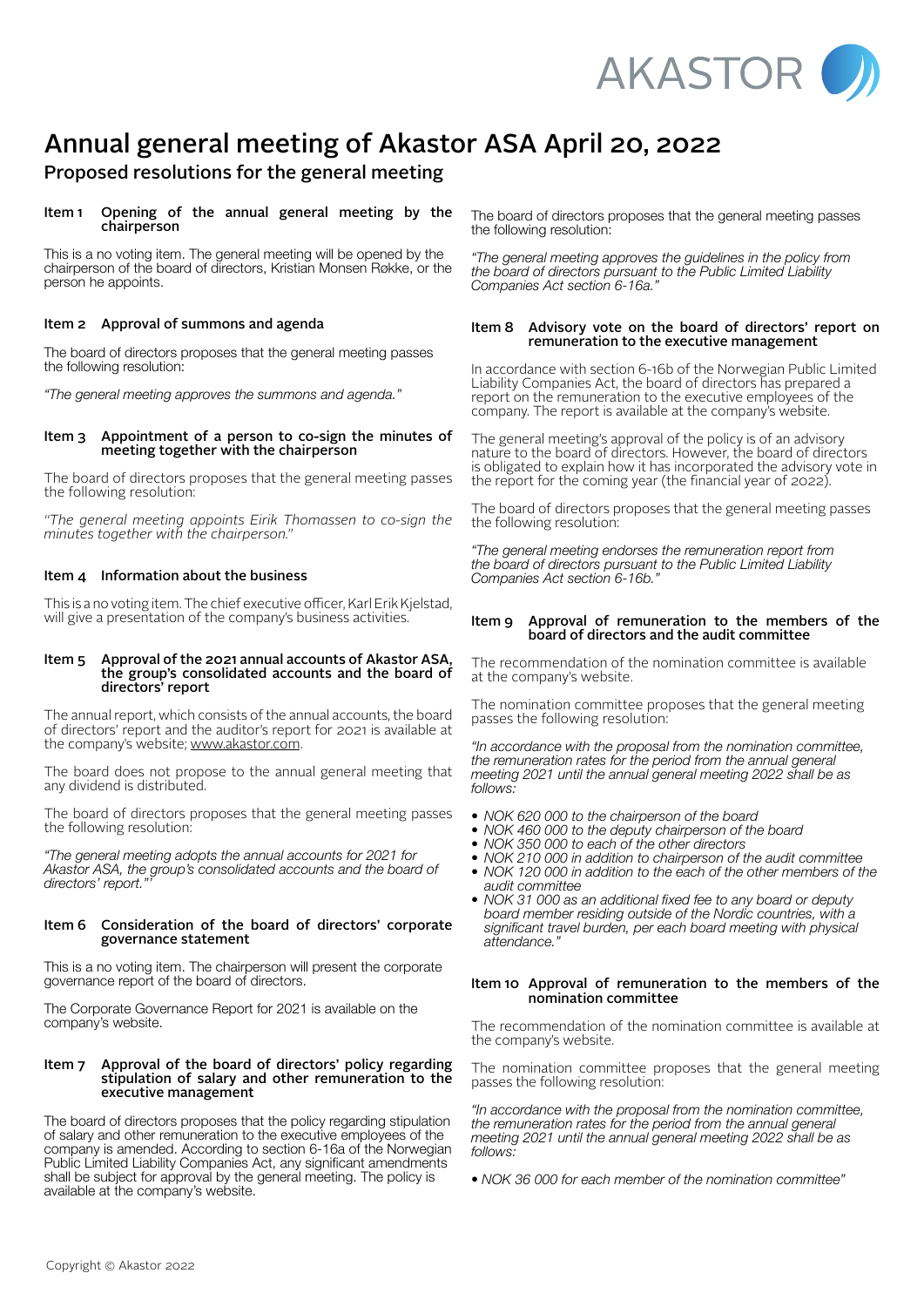# Item 11 Approval of remuneration to the auditor for 2021

The board of directors proposes that the general meeting passes the following resolution:

*"The general meeting approves the auditor's fee of NOK 2.0 million for the audit of Akastor ASA for 2021."* 

#### Item 12 Election of shareholder-elected directors to the board of directors of Akastor ASA

The recommendation of the nomination committee is available at the company's website.

Four of the board's six shareholder-elected directors, Kristian M. Røkke, Lone Fønss Schrøder, Svein Oskar Stoknes and Nanna T. Tollefesen, are up for election at this year's annual general meeting.

Kristian M. Røkke will resign as chairperson of the board and Nanna F. Tollefesen will resign as deputy director on the general meeting of Akastor ASA on April 20, 2022. The nomination committee proposes that Frank O. Reite, former CEO in Akastor and previous holder of a variety of executive positions in the Aker group, is elected as chairperson of the board for two years, thereby replacing Røkke. The nomination committee further proposes that the deputy director position is not to be continued. The board will then consist of five shareholder-elected directors.

Lone Fønss Schrøder and Svein Oskar Stoknes have accepted to be re-elected and the nomination committee therefore proposes that they are re-elected. Based on discussions and received requests, the nomination committee proposes that both Schrøder and Stoknes are re-elected for two years.

The nomination committee proposes that the general meeting passes the following resolution:

*"In accordance with the proposal from the nomination committee, Frank O. Reite replaces Kristian M. Røkke as chairperson of the board, for a term of two years. Lone Fønss Schrøder and Svein Oskar Stoknes are re-elected for a term of two-years. Nanna F. Tollefesen's position as deputy director is discontinued."* 

The board of directors of Akastor ASA then consists of the following shareholder-elected directors:

- Frank O. Reite, chairperson
- Lone Fønss Schrøder, deputy chairperson
- Svein Oskar Stoknes
- Luis Araujo
- Kathryn M. Baker

#### Item 13 Election of members to the nomination committee

The recommendation of the nomination committee is available at the company's website.

The nomination committee has four members. Two of the members are up for election at this year's annual general meeting, namely Ove A. Taklo and Ingebret G. Hisdal. Taklo has requested not to be re-elected and will resign as a member of the nomination committee. In addition, Frank O. Reite (chairperson) and Georg F. Rabl have announced that they will resign from their positions.

The committee proposes that Ingebret G. Hisdal is elected as the new chairperson of the nomination committee for a period of two years, replacing Reite. The committee further proposes that Charlotte Håkonsen and Kjetil E. Stensland are elected as the new members of the nomination committee, both for a period of two years.

The nomination committee proposes that the general meeting passes the following resolution:

*"In accordance with the proposal from the nomination committee, Ingebret G. Hisdal is re-elected, now as chairperson of the nomination committee, for a two-year term. Charlotte Håkonsen and Kjetil E. Stensland are elected as members of the nomination committee, both for a two-year term."* 

The nomination committee of Akastor ASA then consists of the following members:

- Ingebret G. Hisdal, chairperson
- Charlotte Håkonsen
- Kjetil E. Stensland

#### Item 14 Election of new auditor

The recommendation of the audit committee is available on the company's website.

The board of directors proposes that the general meeting passes the following resolution:

*«PricewaterhouseCoopers AS, Dronning Eufemias gate 71, 0194 Oslo, registration number 987 009 713 is elected as new auditor from 2022.»*

#### Item 15 Authorization to the board of directors to purchase treasury shares in connection with acquisitions, mergers, de-mergers or other transactions

The board of directors proposes that the general meeting grants the board of directors power of attorney to acquire shares in the company as deemed appropriate by the board of directors. The power of attorney may only be used for the purpose of utilizing the company's shares in connection with acquisitions, mergers, de-mergers or other transactions.

The board of directors proposes that the general meeting passes the following resolution:

- *(a) "The board is authorized to acquire own shares in the company up to 10% of the share capital (with an aggregate nominal value of NOK 16 220 800). The power of attorney also provides for agreements regarding pledges over its own shares.*
- *(b) The highest and lowest purchase price for each share shall be NOK 100 and NOK 1, respectively. The power of attorney may only be used for the purpose of utilizing the company's shares in connection with acquisitions, mergers, de-mergers or other transactions. The board is otherwise free to decide the method of acquisition and disposal of the company's shares. The power of attorney can also be used in situations referred to in section 6-17 of the Securities Trading Act.*
- *(c) The power of attorney is valid until the annual general meeting in 2023, however not after June 30, 2023."*

The general meeting will vote over three authorizations for the board of directors to purchase treasury shares, cf. items 14, 15 and 16 on the agenda. Each of the three authorizations is structured to allow for purchasing of treasury shares up to a maximum of 10% of the total share capital. Under the Norwegian Public Limited Liability Companies Act, a company is not entitled to purchase treasury shares (own shares) to reach a total holding of treasury shares – including any existing treasury shares held – in excess of 10% of the share capital. For clarity, this means the three authorizations cannot be utilized combined to purchase treasury shares for up to 30% of the share capital. The three authorizations may not be exercised, separately or in combination, to reach a total holding of treasury shares at any given time in excess of 10% of the share capital, including existing treasury shares held by the company prior to the acquisition(s).

#### Item 16 Authorization to the board of directors to purchase treasury shares in connection with the share purchase and incentive programs for employees

The board of directors proposes that the general meeting grants the board of directors power of attorney to acquire shares in the company as deemed appropriate by the board of directors. The power of attorney may only be used for the purpose of sale and/ or transfer to employees as part of the company's share purchase and incentive programs as approved by the board of directors.